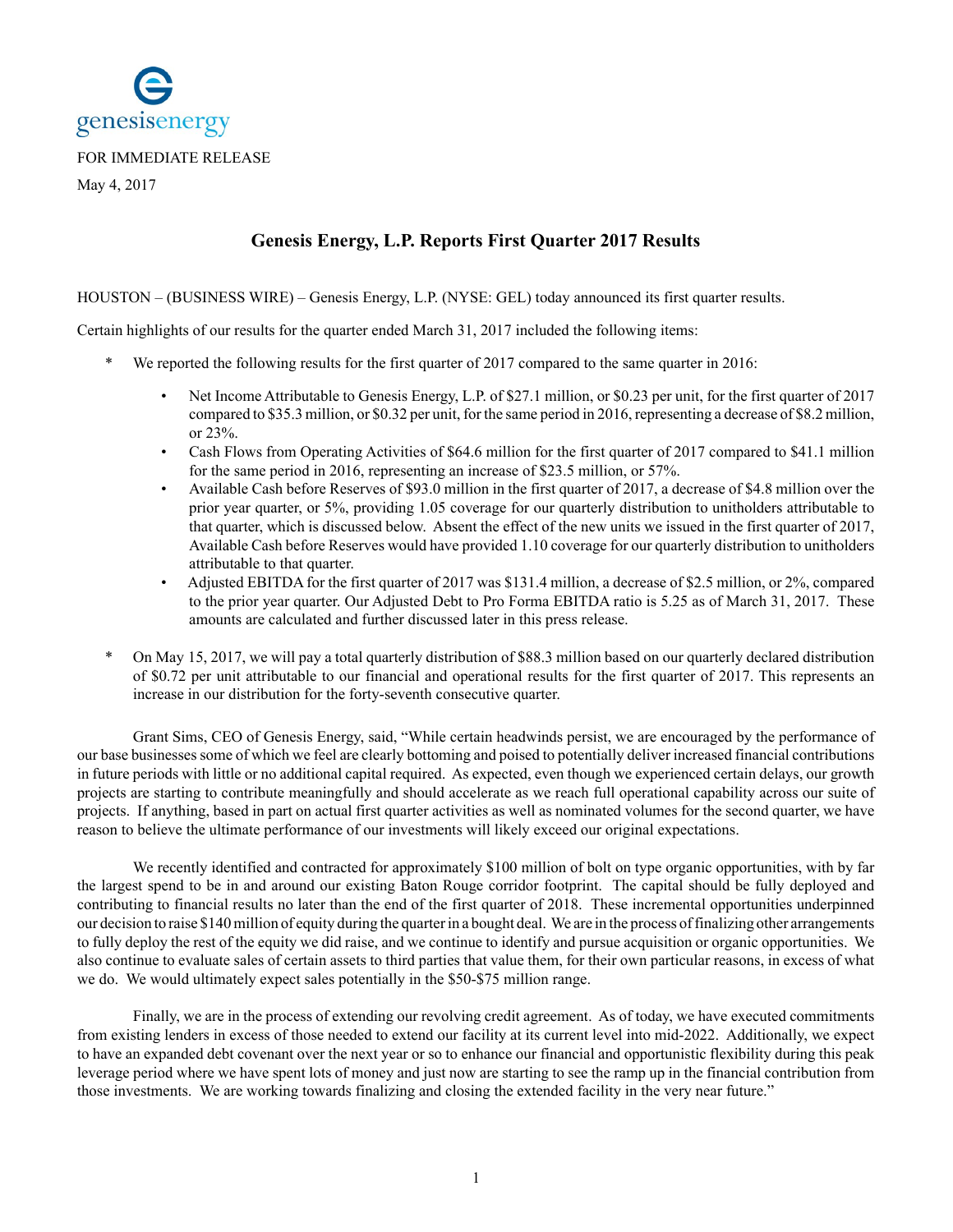### Financial Results

### *Segment Margin*

Beginning in the fourth quarter of 2016, we started reporting our results on a comparative basis in four business segments. Due to the increasingly integrated nature of our onshore operations, the results of our onshore pipeline transportation segment, formerly reported under its own segment, is now reported in our supply and logistics segment.

Variances between the first quarter of 2017 (the "2017 Quarter") and the first quarter of 2016 (the "2016 Quarter") in these components are explained below.

Segment results for the 2017 Quarter and 2016 Quarter were as follows:

|                                  | Three Months Ended<br>March 31. |         |   |         |
|----------------------------------|---------------------------------|---------|---|---------|
|                                  | 2017                            |         |   | 2016    |
|                                  | (in thousands)                  |         |   |         |
| Offshore pipeline transportation | \$                              | 87,089  | S | 78,618  |
| Refinery services                |                                 | 17,496  |   | 21,199  |
| Marine transportation            |                                 | 12,963  |   | 18,916  |
| Supply and logistics             |                                 | 21,097  |   | 26,148  |
| <b>Total Segment Margin</b>      |                                 | 138,645 |   | 144,881 |

Offshore pipeline transportation Segment Margin for the 2017 Quarter increased \$8.5 million, or 11%, from the 2016 Quarter. The increase was the result of new production primarily attributable to 2016 drilling activity which predominantly occurred near existing infrastructure due to the attractive economics even in current pricing conditions. Our extensive pipeline network benefited ratably from this activity.

Refinery services Segment Margin for the 2017 Quarter decreased \$3.7 million, or 17%. The 2017 Quarter results include the effects of commercial discussions with certain of our host refineries as well as a large number of our NaHS customers, which resulted in extending the term and tenor of our contractual relationships. This includes the extension of our largest refinery services agreement at our Westlake facility through 2026. We would expect the effects of these discussions and reworked contractual relationships to continue going forward.

Marine transportation Segment Margin for the 2017 Quarter decreased \$6.0 million, or 31%, from the 2016 Quarter. The decrease in Segment Margin is primarily due to a combination of slightly lower utilization and lower day rates on our inland fleet, as well as lower day rates on our offshore fleet (which offset higher utilization as adjusted for planned dry-docking time). This excludes the M/TAmerican Phoenix which is under long term contract through September 2020. In our inland fleet, we experienced a temporary drop in utilization in the first month in the 2017 Quarter resulting from a temporary decline in demand from one of our major refinery customers; however we ended that quarter at close to full utilization. We continue to see a strengthening in utilization and stabilization in spot day rates, especially in the black oil, or heavy intermediate refined products trade, the trade to which we have almost exclusively committed our inland barges. In addition, several of our inland units came off of higher rate term contracts and were placed temporarily into spot service before being placed into higher rate term service towards the end of the 2017 Quarter. In our offshore barge fleet, as a number of our units have come off longer term contracts, we have continued to choose to primarily place them in spot service or short-term (less than a year) service, as we continue to believe the day rates currently being offered by the market are at, or approaching, cyclical lows. This includes one of our last legacy offshore contracts, which expired and was re-priced into the spot market.

Supply and logistics Segment Margin decreased by \$5.1 million, or 19%, between the two quarters. This was primarily the result of an indefinite reduction in the southward bound legacy pipeline volumes to the Texas City refining market. Our historical customers in Texas City made alternative arrangements to receive crude oil as a result of our expansion and repurposing of our facilities which were placed into service on May 1, 2017. These decreases were partially offset by a ramp up in volumes associated with our rail and other infrastructure included in our Baton Rouge facilities during the 2017 Quarter. The decrease in Segment Margin is also partially due to lower demand for our services in our historical back-to-back, or buy/sell, crude oil marketing business associated with aggregating and trucking crude oil from producers' leases to local or regional re-sale points. We have found it difficult to compete with certain participants in the market who are willing to lose money on local gathering because they are attempting to minimize their losses from minimum volume or take-or-pay commitments they previously made in anticipation of new production that has not yet and is unlikely to come online.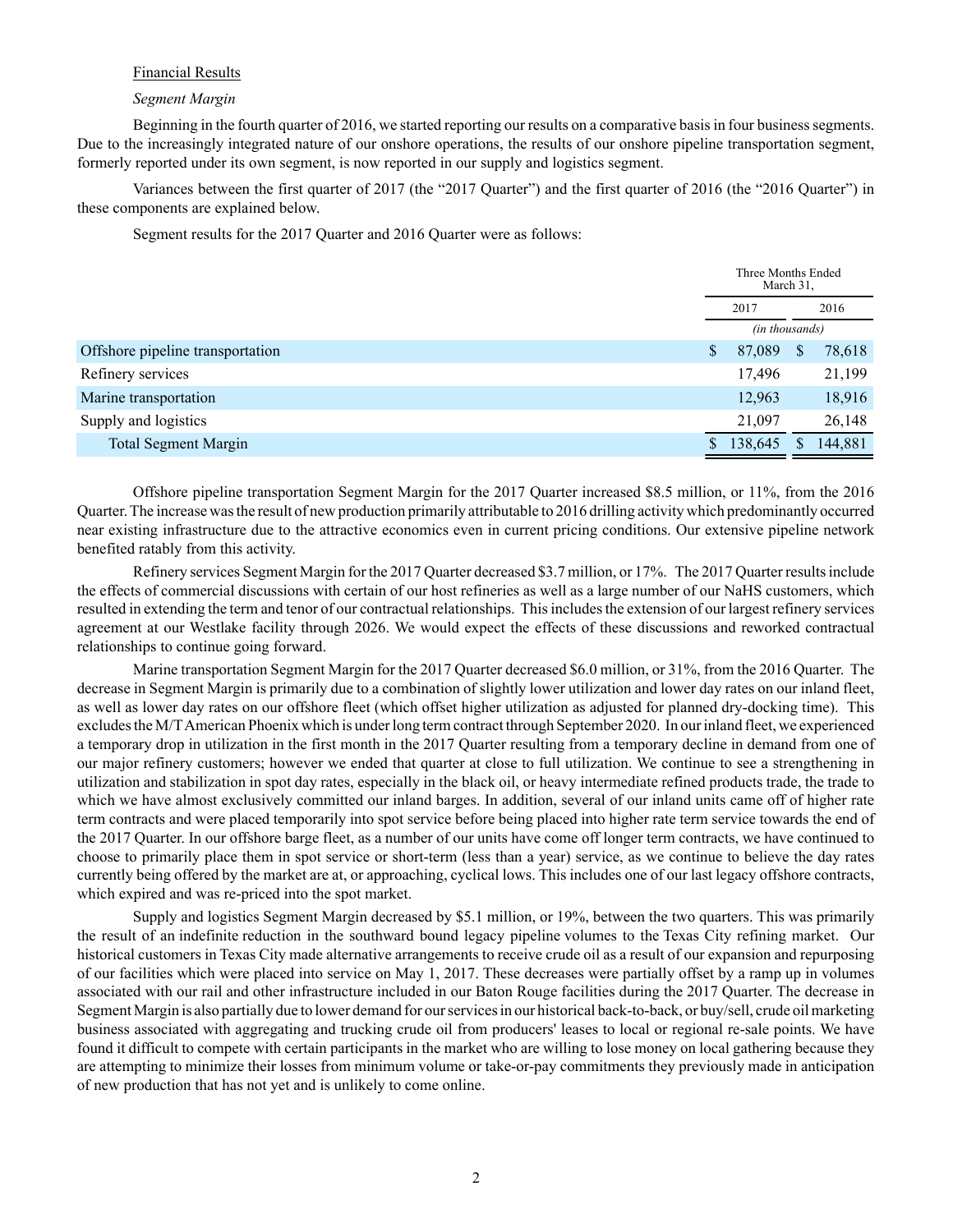### *Other Components of Net Income*

In the 2017 Quarter, we recorded Net Income Attributable to Genesis Energy, L.P. of \$27.1 million compared to \$35.3 million in the 2016 Quarter.

This decrease principally relates to an increase in depreciation expense for assets placed into service (including those at our Port of Baton Rouge Facility placed into service during 2016) and an overall decrease in Segment Margin (as discussed in more detail above).

Somewhat offsetting the above decreases in net income was a decrease in general and administrative expenses, which was primarily related to the \$3.3 million in severance and restructuring expenses we took during the 2016 Quarter. In addition, net income for the 2016 Quarter included a \$1.7 million unrealized loss on derivative positions as compared to a \$0.1 unrealized loss on derivative positions in the 2017 Quarter.

We have increased our quarterly distribution rate for the forty-seventh consecutive quarter. Distributions attributable to each quarter of 2017 and 2016, are as follows:

|             | Distribution For | Date Paid         |              | Per Unit<br>Amount |
|-------------|------------------|-------------------|--------------|--------------------|
| 2017        |                  |                   |              |                    |
| 1st Quarter |                  | May 15, 2017      | \$           | 0.7200             |
| 2016        |                  |                   |              |                    |
| 4th Quarter |                  | February 14, 2017 | \$           | 0.7100             |
| 3rd Quarter |                  | November 14, 2016 | \$           | 0.7000             |
| 2nd Quarter |                  | August 12, 2016   | \$           | 0.6900             |
| 1st Quarter |                  | May 13, 2016      | $\mathbb{S}$ | 0.6725             |

### Earnings Conference Call

We will broadcast our Earnings Conference Call on Thursday, May 4, 2017, at 8:30 a.m. Central time (9:30 a.m. Eastern time). This call can be accessed at www.genesisenergy.com. Choose the Investor Relations button. For those unable to attend the live broadcast, a replay will be available beginning approximately one hour after the event and remain available on our website for 30 days. There is no charge to access the event.

Genesis Energy, L.P. is a diversified midstream energy master limited partnership headquartered in Houston, Texas. Genesis' operations include offshore pipeline transportation, refinery services, marine transportation and supply and logistics. Genesis' operations are primarily located in Texas, Louisiana, Arkansas, Mississippi, Alabama, Florida, Wyoming and the Gulf of Mexico.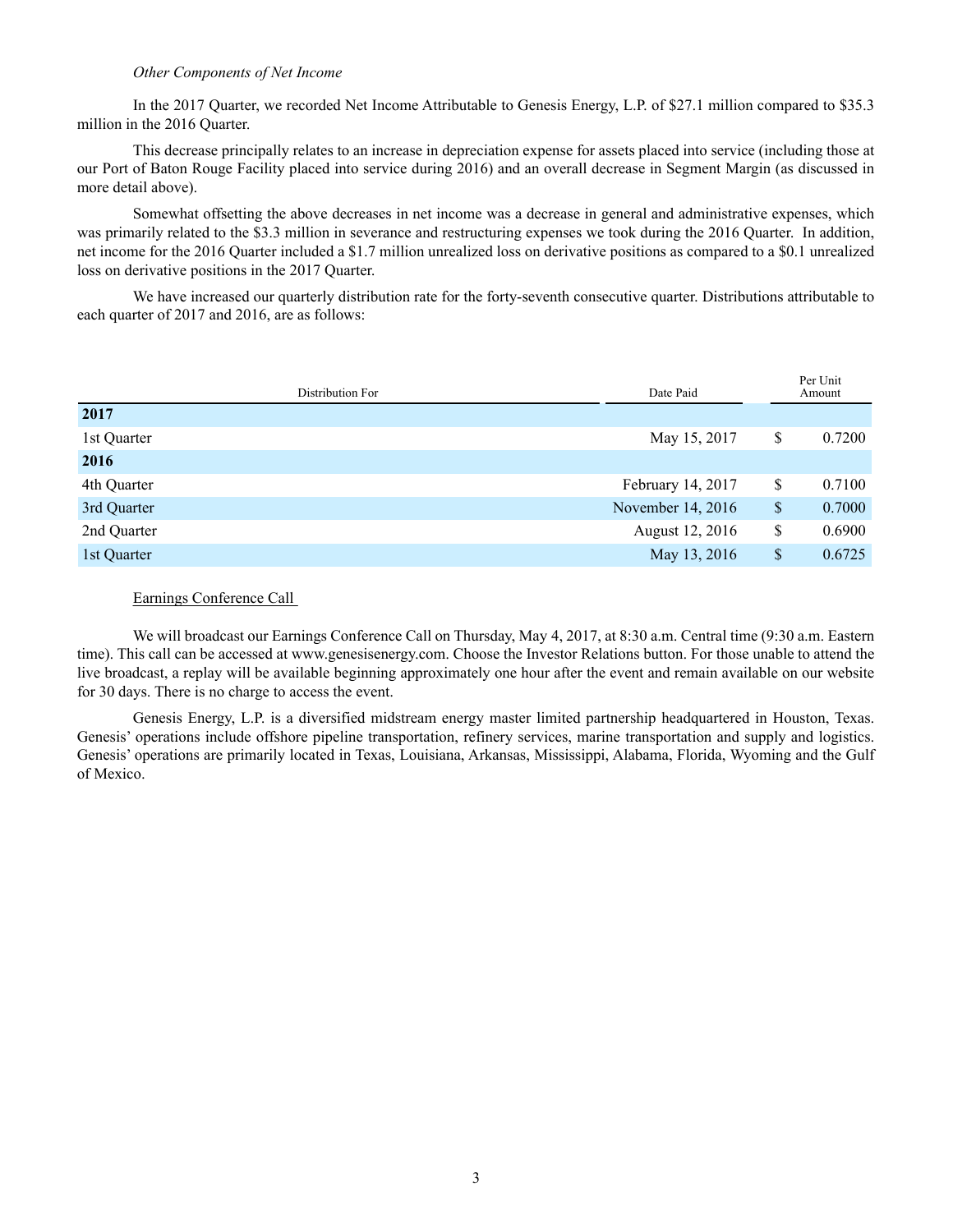# **GENESIS ENERGY, L.P. CONDENSED CONSOLIDATED STATEMENTS OF OPERATIONS - UNAUDITED**

*(in thousands, except per unit amounts)*

|                                                   | Three Months Ended<br>March 31. |           |                           |           |
|---------------------------------------------------|---------------------------------|-----------|---------------------------|-----------|
|                                                   | 2017                            |           |                           | 2016      |
| <b>REVENUES</b>                                   | $\mathbf{\hat{S}}$<br>415,491   |           | $\boldsymbol{\mathsf{S}}$ | 378,414   |
|                                                   |                                 |           |                           |           |
| <b>COSTS AND EXPENSES:</b>                        |                                 |           |                           |           |
| Costs of sales and operating expenses             |                                 | 296,806   |                           | 259,710   |
| General and administrative expenses               |                                 | 9,976     |                           | 12,221    |
| Depreciation and amortization                     |                                 | 56,112    |                           | 46,635    |
| <b>OPERATING INCOME</b>                           |                                 | 52,597    |                           | 59,848    |
| Equity in earnings of equity investees            |                                 | 11,335    |                           | 10,717    |
| Interest expense                                  |                                 | (36, 739) |                           | (34, 387) |
| <b>INCOME BEFORE INCOME TAXES</b>                 |                                 | 27,193    |                           | 36,178    |
| Income tax expense                                |                                 | (255)     |                           | (1,001)   |
| <b>NET INCOME</b>                                 |                                 | 26,938    |                           | 35,177    |
| Net loss attributable to noncontrolling interests |                                 | 152       |                           | 126       |
| NET INCOME ATTRIBUTABLE TO GENESIS ENERGY, L.P.   | <sup>S</sup>                    | 27,090    | \$                        | 35,303    |
| <b>NET INCOME PER COMMON UNIT:</b>                |                                 |           |                           |           |
| Basic and Diluted                                 | $\mathsf{\$}$                   | 0.23      | \$                        | 0.32      |
| <b>WEIGHTED AVERAGE OUTSTANDING COMMON UNITS:</b> |                                 |           |                           |           |
| Basic and Diluted                                 |                                 | 118,388   |                           | 109,979   |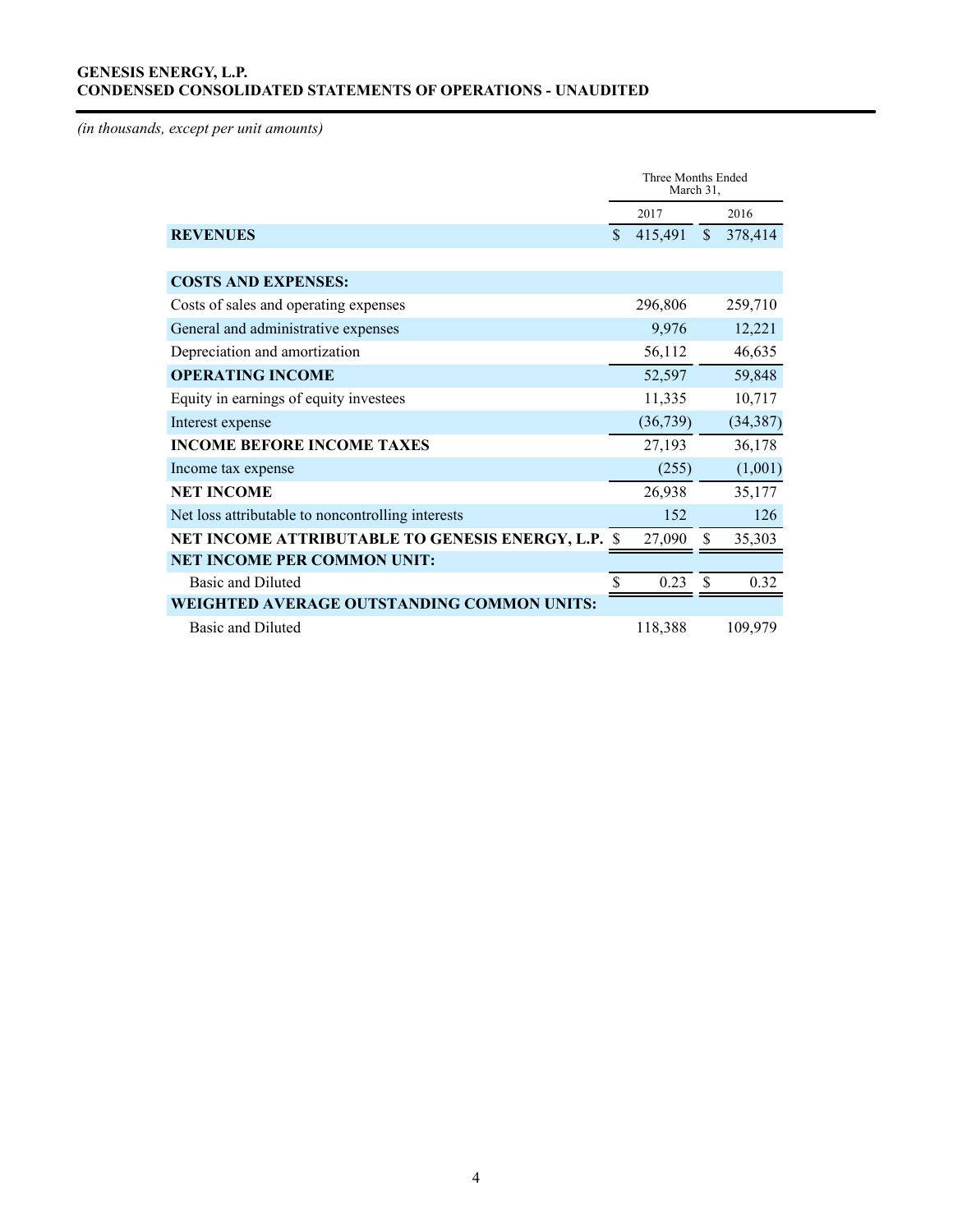# **GENESIS ENERGY, L.P. OPERATING DATA - UNAUDITED**

|                                                              | Three Months Ended<br>March 31. |         |
|--------------------------------------------------------------|---------------------------------|---------|
|                                                              | 2017                            | 2016    |
| <b>Offshore Pipeline Transportation Segment</b>              |                                 |         |
| Crude oil pipelines (barrels/day unless otherwise noted):    |                                 |         |
| <b>CHOPS</b>                                                 | 238,111                         | 196,873 |
| Poseidon <sup>(1)</sup>                                      | 260,307                         | 249,615 |
| Odyssey $(1)$                                                | 114,617                         | 107,789 |
| <b>GOPL</b>                                                  | 9,474                           | 6,194   |
| Offshore crude oil pipelines total                           | 622,509                         | 560,471 |
|                                                              |                                 |         |
| Natural gas transportation volumes (MMbtus/d) <sup>(1)</sup> | 571,023                         | 603,407 |
|                                                              |                                 |         |
| <b>Refinery Services Segment</b>                             |                                 |         |
| NaHS (dry short tons sold)                                   | 34,529                          | 31,806  |
| NaOH (caustic soda dry short tons sold)                      | 16,407                          | 18,762  |
|                                                              |                                 |         |
| <b>Marine Transportation Segment</b>                         |                                 |         |
| Inland Fleet Utilization Percentage <sup>(2)</sup>           | 90.1%                           | 95.0%   |
| Offshore Fleet Utilization Percentage <sup>(2)</sup>         | 96.5%                           | 85.4%   |
|                                                              |                                 |         |
| <b>Supply and Logistics Segment</b>                          |                                 |         |
| Crude oil pipelines (barrels/day):                           |                                 |         |
| Texas                                                        | 7,914                           | 73,358  |
| Jay                                                          | 15,305                          | 13,773  |
| Mississippi                                                  | 8,818                           | 11,614  |
| Louisiana $^{(3)}$                                           | 82,632                          | 29,525  |
| Wyoming                                                      | 16,546                          | 7,192   |
| Onshore crude oil pipelines total                            | 131,215                         | 135,462 |
|                                                              |                                 |         |
| Free State- $CO2$ Pipeline (Mcf/day)                         | 90,942                          | 131,625 |
|                                                              |                                 |         |
| Crude oil and petroleum products sales (barrels/day)         | 47,065                          | 69,982  |
|                                                              |                                 |         |
| Rail load/unload volumes (barrels/day) <sup>(4)</sup>        | 53,573                          | 21,209  |

(1) Volumes for our equity method investees are presented on a 100% basis.

(2) Utilization rates are based on a 365 day year, as adjusted for planned downtime and dry-docking.

(3) Total daily volume for the three months ended March 31, 2017 includes 32,061 barrels per day of intermediate refined products associated with our new Port of Baton Rouge Terminal pipelines which became operational in the fourth quarter of 2016.

(4) Indicates total barrels for which fees were charged for either loading or unloading at all rail facilities.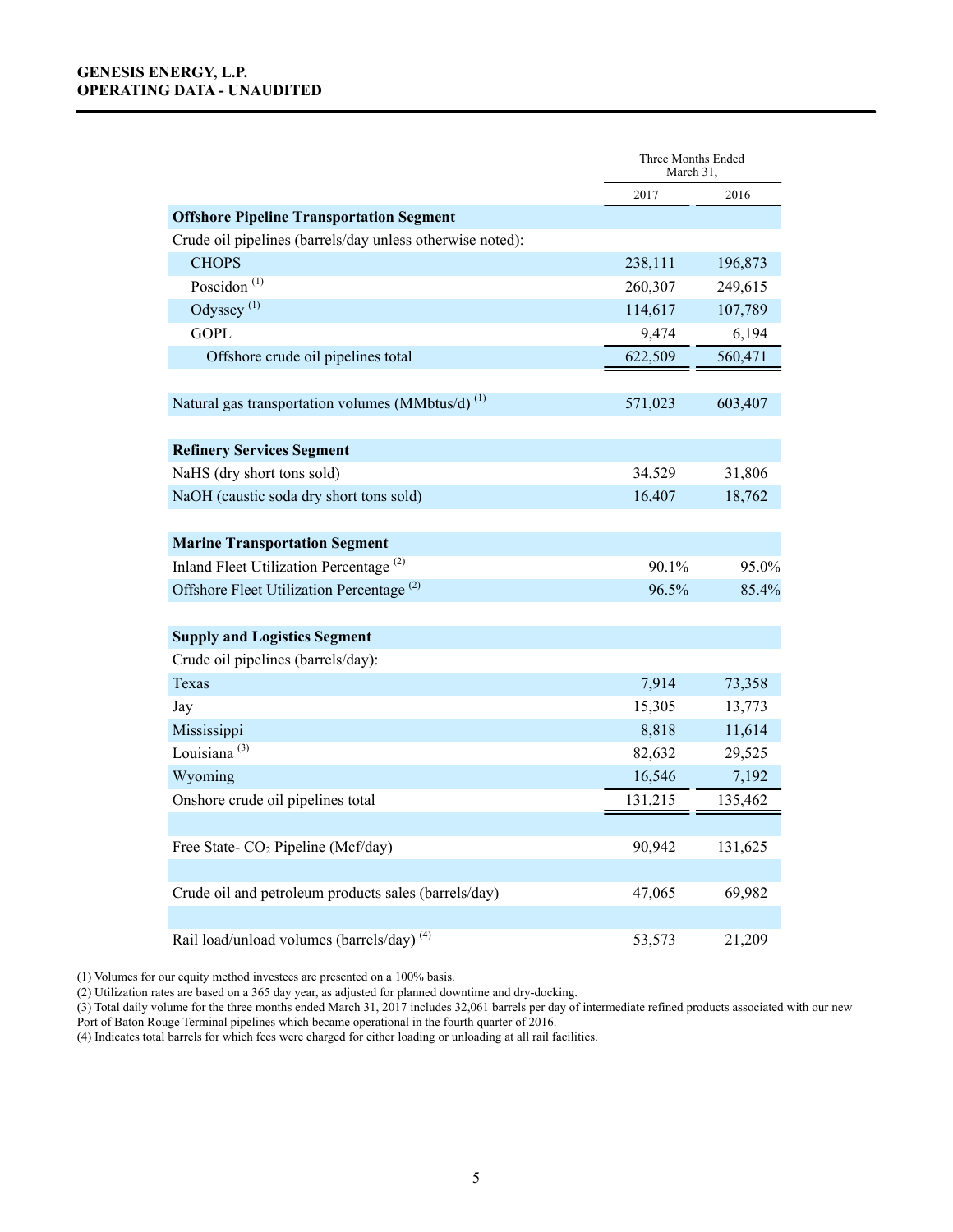# **GENESIS ENERGY, L.P. CONDENSED CONSOLIDATED BALANCE SHEETS - UNAUDITED**

*(in thousands, except number of units)* 

|                                                    | March 31,<br>2017 | December 31.<br>2016                   |
|----------------------------------------------------|-------------------|----------------------------------------|
| <b>ASSETS</b>                                      |                   |                                        |
| Cash and cash equivalents                          | \$<br>10,773      | $\mathbb{S}$<br>7,029                  |
| Accounts receivable - trade, net                   | 214,866           | 224,682                                |
| Inventories                                        | 92,578            | 98,587                                 |
| Other current assets                               | 34,351            | 29,271                                 |
| <b>Total current assets</b>                        | 352,568           | 359,569                                |
| Fixed assets, net                                  | 4,222,769         | 4,214,864                              |
| Investment in direct financing leases, net         | 131,034           | 132,859                                |
| <b>Equity</b> investees                            | 399,466           | 408,756                                |
| Intangible assets, net                             | 199,149           | 204,887                                |
| Goodwill                                           | 325,046           | 325,046                                |
| Other assets, net                                  | 56,159            | 56,611                                 |
| <b>Total assets</b>                                | \$<br>5,686,191   | $\boldsymbol{\mathsf{S}}$<br>5,702,592 |
| <b>LIABILITIES AND PARTNERS' CAPITAL</b>           |                   |                                        |
| Accounts payable - trade                           | \$<br>118,794     | $\mathbb{S}$<br>119,841                |
| Accrued liabilities                                | 112,660           | 140,962                                |
| <b>Total current liabilities</b>                   | 231,454           | 260,803                                |
| Senior secured credit facility                     | 1,210,000         | 1,278,200                              |
| Senior unsecured notes, net of debt issuance costs | 1,814,712         | 1,813,169                              |
| Deferred tax liabilities                           | 26,094            | 25,889                                 |
| Other long-term liabilities                        | 200,171           | 204,481                                |
| Partners' capital:                                 |                   |                                        |
| Common unitholders                                 | 2,214,193         | 2,130,331                              |
| Noncontrolling interests                           | (10, 433)         | (10, 281)                              |
| <b>Total partners' capital</b>                     | 2,203,760         | 2,120,050                              |
| Total liabilities and partners' capital            | \$5,686,191       | \$5,702,592                            |
|                                                    |                   |                                        |
| <b>Units Data:</b>                                 |                   |                                        |
| Total common units outstanding                     | 122,579,218       | 117,979,218                            |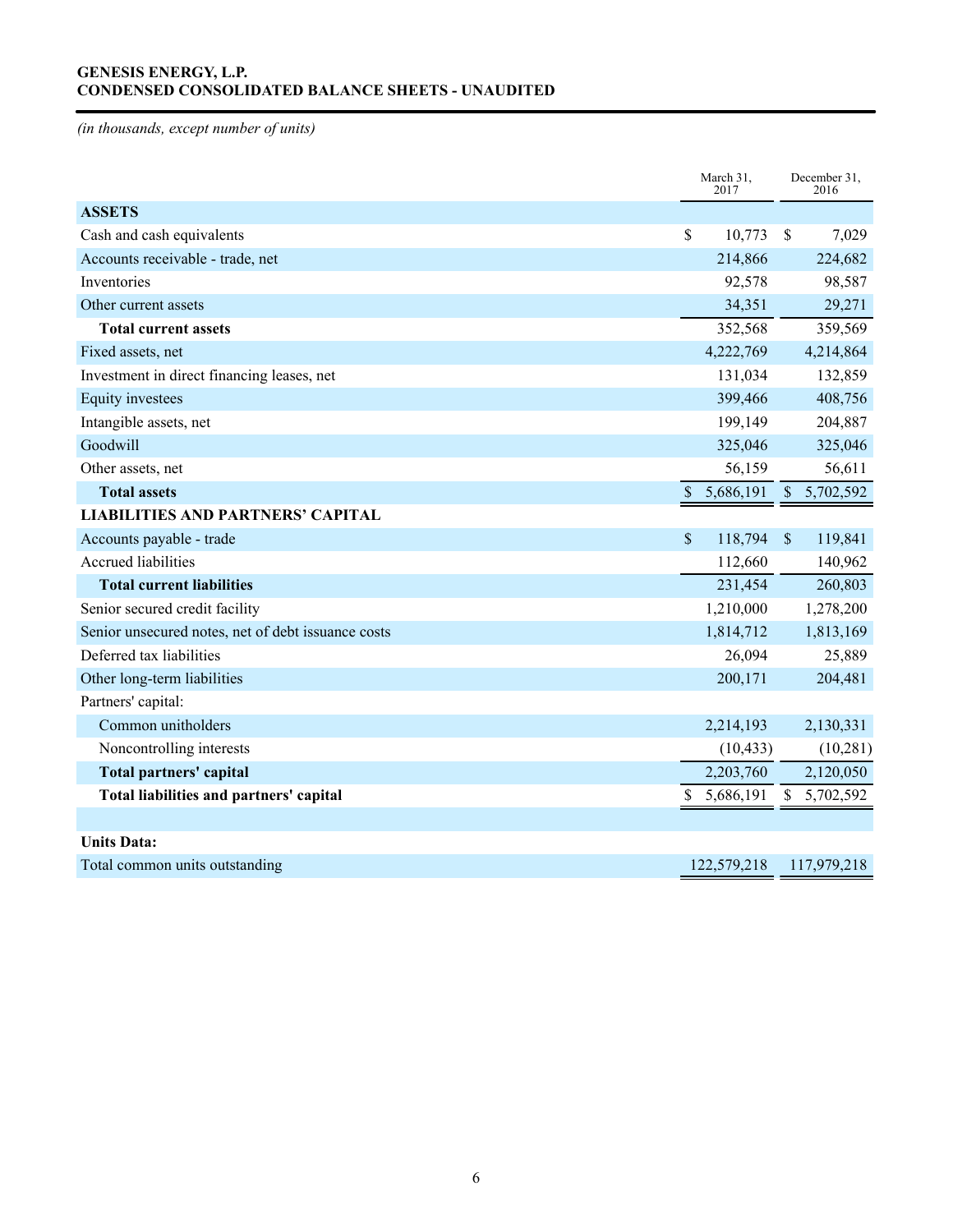# **GENESIS ENERGY, L.P. RECONCILIATION OF SEGMENT MARGIN AND ADJUSTED EBITDA TO NET INCOME - UNAUDITED**

*(in thousands)* 

|                                                                                                                                             | Three Months Ended<br>March 31, |           |    |           |
|---------------------------------------------------------------------------------------------------------------------------------------------|---------------------------------|-----------|----|-----------|
|                                                                                                                                             |                                 | 2017      |    | 2016      |
| Total Segment Margin <sup>(1)</sup>                                                                                                         |                                 | \$138,645 |    | \$144,881 |
| Corporate general and administrative expenses                                                                                               |                                 | (8,327)   |    | (11,358)  |
| Non-cash items included in general and administrative costs                                                                                 |                                 | 485       |    | 88        |
| Cash expenditures not included in Adjusted EBITDA                                                                                           |                                 | 587       |    | 256       |
| Cash expenditures not included in net income                                                                                                |                                 | (28)      |    | (41)      |
| Adjusted EBITDA                                                                                                                             |                                 | 131,362   |    | 133,826   |
| Depreciation, amortization and accretion                                                                                                    |                                 | (58, 395) |    | (49, 175) |
| Interest expense, net                                                                                                                       |                                 | (36, 739) |    | (34,387)  |
| Cash expenditures not included in Adjusted EBITDA or net income                                                                             |                                 | (559)     |    | (215)     |
| Adjustment to exclude distributable cash generated by equity investees not included in income and<br>include equity in investees net income |                                 | (9,290)   |    | (10,614)  |
| Differences in timing of cash receipts for certain contractual arrangements                                                                 |                                 | 2,681     |    | 2,842     |
| Other non-cash items                                                                                                                        |                                 | (1,715)   |    | (5,973)   |
| Income tax expense                                                                                                                          |                                 | (255)     |    | (1,001)   |
| Net income attributable to Genesis Energy, L.P.                                                                                             | \$                              | 27,090    | S. | 35,303    |

(1) See definition of Segment Margin later in this press release.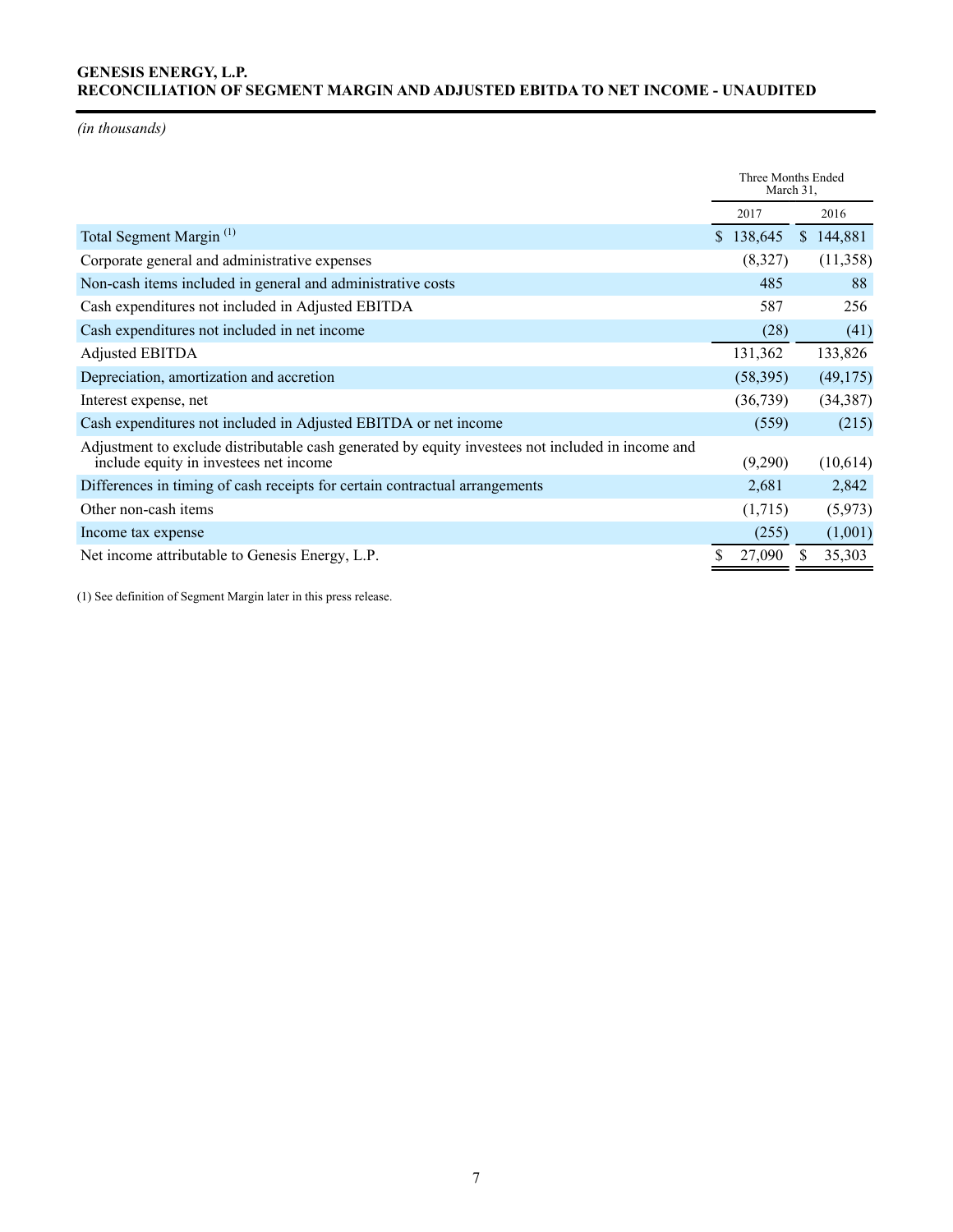# **GENESIS ENERGY, L.P. RECONCILIATIONS OF NET INCOME AND NET CASH FLOWS FROM OPERATING ACTIVITIES TO AVAILABLE CASH BEFORE RESERVES- UNAUDITED**

### *(in thousands)*

|                                                                                                                     | Three Months Ended<br>March 31, |                |              |         |
|---------------------------------------------------------------------------------------------------------------------|---------------------------------|----------------|--------------|---------|
|                                                                                                                     |                                 | 2017           |              | 2016    |
|                                                                                                                     |                                 | (in thousands) |              |         |
| Net income attributable to Genesis Energy, L.P.                                                                     |                                 | \$27,090       | <sup>S</sup> | 35,303  |
| Depreciation, amortization and accretion                                                                            |                                 | 58,395         |              | 49,175  |
| Cash received from direct financing leases not included in income                                                   |                                 | 1,667          |              | 1,511   |
| Cash effects of sales of certain assets                                                                             |                                 | 1,234          |              | 2,974   |
| Effects of distributable cash generated by equity method investees not included in income                           |                                 | 9,290          |              | 10,614  |
| Expenses related to acquiring or constructing growth capital assets                                                 |                                 | 587            |              | 256     |
| Unrealized (gain) loss on derivative transactions excluding fair value hedges, net of<br>changes in inventory value |                                 | (959)          |              | 2,154   |
| Maintenance capital utilized <sup>(1)</sup>                                                                         |                                 | (2,775)        |              | (1,570) |
| Non-cash tax expense                                                                                                |                                 | 205            |              | 700     |
| Differences in timing of cash receipts for certain contractual arrangements                                         |                                 | (2,681)        |              | (2,842) |
| Other items, net                                                                                                    |                                 | 978            |              | (481)   |
| Available Cash before Reserves                                                                                      |                                 | 93,031         |              | 97,794  |

(1) Maintenance capital expenditures in the 2017 Quarter and 2016 Quarter were \$8.7 million and \$4.8 million, respectively.

|                                                                                                              | Three Months Ended<br>March 31. |                |    |         |  |
|--------------------------------------------------------------------------------------------------------------|---------------------------------|----------------|----|---------|--|
|                                                                                                              |                                 | 2017           |    | 2016    |  |
|                                                                                                              |                                 | (in thousands) |    |         |  |
| Cash Flows from Operating Activities                                                                         |                                 | \$64,605       | S. | 41,106  |  |
| Maintenance capital utilized <sup>(1)</sup>                                                                  |                                 | (2,775)        |    | (1,570) |  |
| Proceeds from asset sales                                                                                    |                                 | 1,234          |    | 2,974   |  |
| Amortization of debt issuance costs and discount                                                             |                                 | (2,582)        |    | (2,441) |  |
| Effects of available cash from joint ventures not included in operating cash flows                           |                                 | 5,518          |    | 5,788   |  |
| Net effect of changes in operating accounts not included in calculation of Available Cash<br>before Reserves |                                 | 29,068         |    | 52,067  |  |
| Non-cash effect of equity based compensation expense                                                         |                                 | (1,144)        |    | 400     |  |
| Expenses related to acquiring or constructing growth capital assets                                          |                                 | 587            |    | 256     |  |
| Differences in timing of cash receipts for certain contractual arrangements                                  |                                 | (2,681)        |    | (2,842) |  |
| Other items affecting available cash                                                                         |                                 | 1,201          |    | 2,056   |  |
| Available Cash before Reserves                                                                               |                                 | 93,031         |    | 97,794  |  |
| $\sim$ $ \sim$ $\sim$                                                                                        |                                 |                |    |         |  |

(1) Maintenance capital expenditures in the 2017 Quarter and 2016 Quarter were \$8.7 million and \$4.8 million, respectively.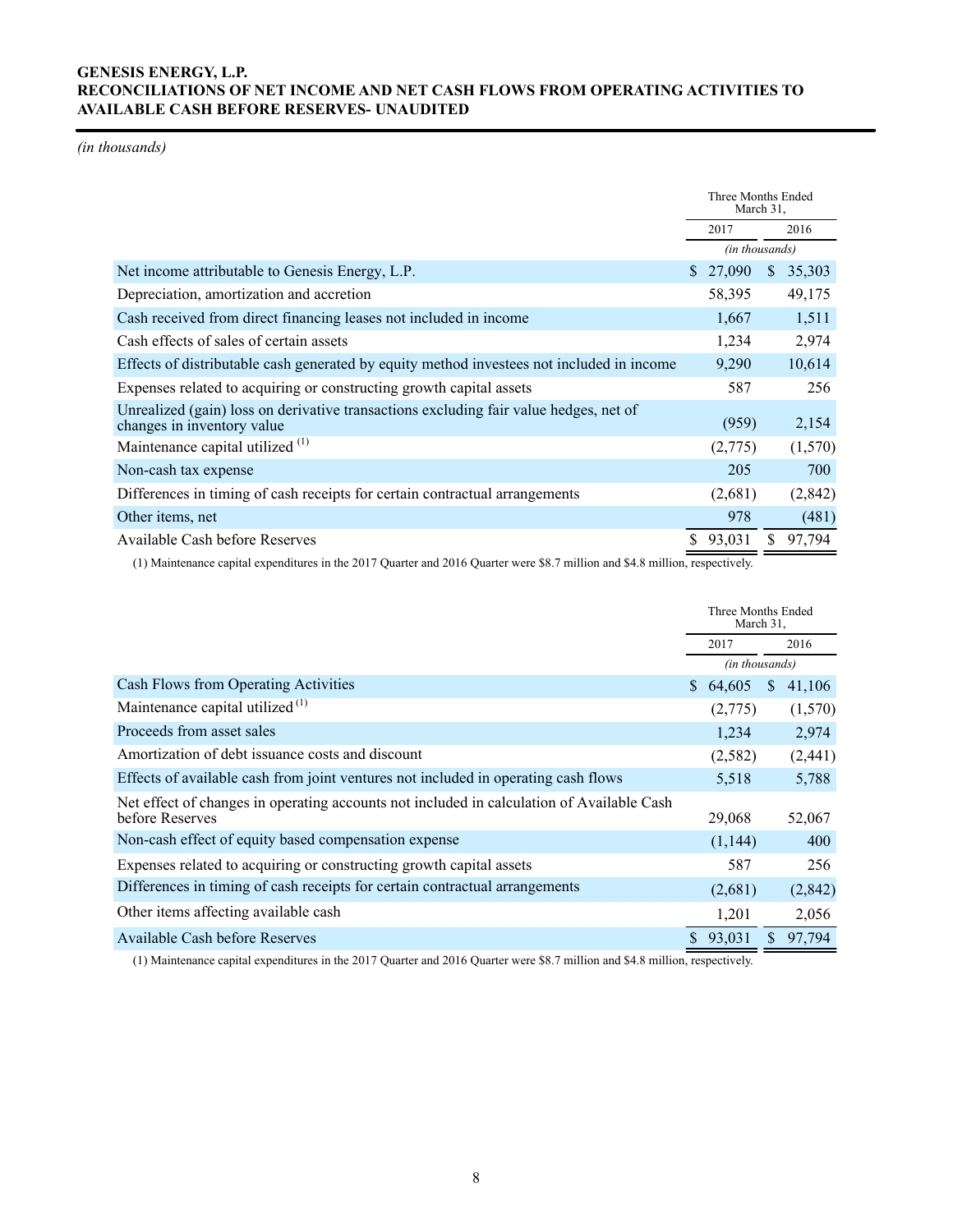# **GENESIS ENERGY, L.P. RECONCILIATION OF NET CASH FLOWS FROM OPERATING ACTIVITIES TO ADJUSTED EBITDA - UNAUDITED**

# *(in thousands)*

|                                                                                                                                  | Three Months Ended<br>March 31, |    |          |
|----------------------------------------------------------------------------------------------------------------------------------|---------------------------------|----|----------|
|                                                                                                                                  | 2017                            |    | 2016     |
| Cash Flows from Operating Activities                                                                                             | \$<br>64,605                    | S. | 41,106   |
| Interest Expense                                                                                                                 | 36,739                          |    | 34,387   |
| Amortization of debt issuance costs and discount                                                                                 | (2,582)                         |    | (2, 441) |
| Effects of available cash from equity method investees not included in operating cash flows                                      | 5,518                           |    | 5,788    |
| Net effect of changes in components of operating assets and liabilities not included in calculation of<br><b>Adjusted EBITDA</b> | 29,068                          |    | 52,067   |
| Non-cash effect of equity based compensation expense                                                                             | (1,144)                         |    | 400      |
| Expenses related to acquiring or constructing growth capital assets                                                              | 587                             |    | 256      |
| Differences in timing of cash receipts for certain contractual arrangements                                                      | (2,681)                         |    | (2,842)  |
| Other items, net                                                                                                                 | 1,252                           |    | 5,105    |
| <b>Adjusted EBITDA</b>                                                                                                           | 131,362                         |    | 133,826  |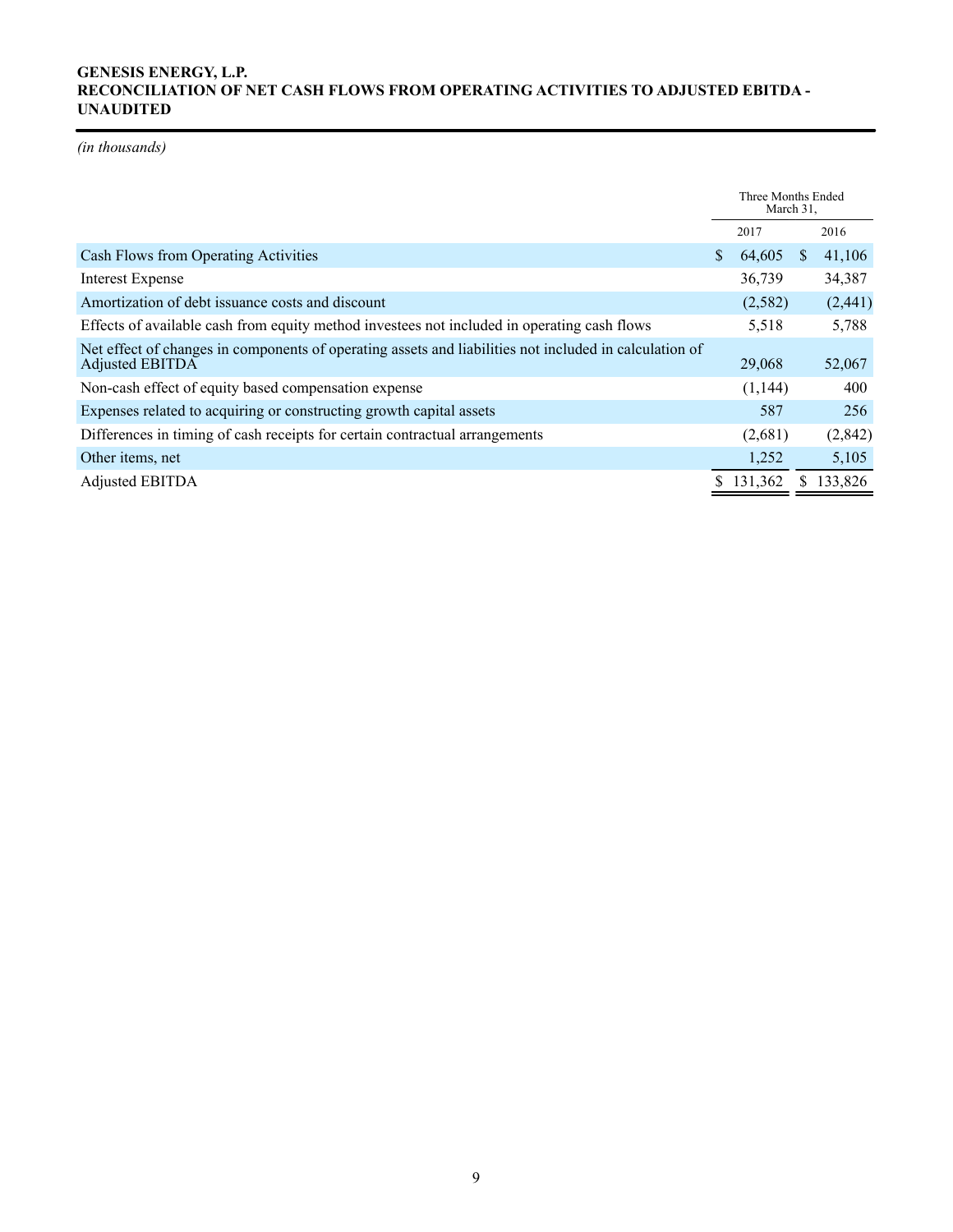## **GENESIS ENERGY, L.P. ADJUSTED DEBT-TO-PRO FORMA EBITDA RATIO - UNAUDITED**

*(in thousands)* 

|                                                                     |               | March 31, 2017 |
|---------------------------------------------------------------------|---------------|----------------|
| Senior secured credit facility                                      | $\mathbb{S}$  | 1,210,000      |
| Senior unsecured notes                                              |               | 1,814,712      |
| Less: Outstanding inventory financing sublimit borrowings           |               | (70,000)       |
| Less: Cash and cash equivalents                                     |               | (10,773)       |
| Adjusted Debt <sup>(1)</sup>                                        |               | 2,943,939      |
|                                                                     |               |                |
|                                                                     |               | Pro Forma LTM  |
|                                                                     |               | March 31, 2017 |
| LTM Adjusted EBITDA (as reported) <sup>(2)</sup>                    | <sup>\$</sup> | 529,767        |
| Acquisitions and material projects EBITDA adjustment <sup>(3)</sup> |               | 31,500         |
| Pro Forma EBITDA                                                    |               | 561,267        |
|                                                                     |               |                |
| Adjusted Debt-to-Pro Forma EBITDA                                   |               | 5.25x          |

(1) We define Adjusted Debt as the amounts outstanding under our senior secured credit facility and senior unsecured notes (including any unamortized premiums or discounts) less the amount outstanding under our inventory financing sublimit, less cash and cash equivalents on hand at the end of the period.

(2) Last twelve months ("LTM") Adjusted EBITDA. The most comparable GAAP measure to Adjusted EBITDA, Net Income Attributable to Genesis Energy L.P., was \$27.1 million for the first quarter of 2017, \$23.7 million for the second quarter of 2016 , \$32.1 million for the third quarter of 2016, and \$29.6 million for the fourth quarter of 2016. Reconciliations of Adjusted EBITDAto net income for all periods presented are available on our website at www.genesisenergy.com.

(3) This amount reflects the adjustment we are permitted to make under our credit agreement for purposes of calculating compliance with our leverage ratio. It includes a pro rata portion of projected future annual EBITDAfrom material projects (i.e. organic growth) and includes Adjusted EBITDA(using historical amounts and other permitted amounts) since the beginning of the calculation period attributable to each acquisition completed during such calculation period, regardless of the date on which such acquisition was actually completed. This adjustment may not be indicative of future results.

This press release includes forward-looking statements as defined under federal law. Although we believe that our expectations are based upon reasonable assumptions, we can give no assurance that our goals will be achieved. Actual results may vary materially. All statements, other than statements of historical facts, included in this press release that address activities, events or developments that we expect, believe or anticipate will or may occur in the future are forward-looking statements, and historical performance is not necessarily indicative of future performance. Those forward-looking statements rely on a number of assumptions concerning future events and are subject to a number of uncertainties, factors and risks, many of which are outside our control, that could cause results to differ materially from those expected by management. Such risks and uncertainties include, but are not limited to, weather, political, economic and market conditions, including a decline in the price and market demand for products, the timing and success of business development efforts and other uncertainties. Those and other applicable uncertainties, factors and risks that may affect those forward-looking statements are described more fully in our Annual Report on Form 10-K for the year ended December 31, 2016 filed with the Securities and Exchange Commission and other filings, including our Current Reports on Form 8-K and Quarterly Reports on Form 10-Q. We undertake no obligation to publicly update or revise any forward-looking statement.

# **NON-GAAP MEASURES**

This press release and the accompanying schedules include non-generally accepted accounting principle (non-GAAP) financial measures of Adjusted EBITDA and total Available Cash before Reserves. In this press release, we also present total Segment Margin as if it were a non-GAAPmeasure. Our Non-GAAPmeasures may not be comparable to similarly titled measures of other companies because such measures may include or exclude other specified items. The accompanying schedules provide reconciliations of these non-GAAPfinancial measures to their most directly comparable financial measures calculated in accordance with generally accepted accounting principles in the United States of America (GAAP). Our non-GAAPfinancial measures should not be considered (i) as alternatives to GAAP measures of liquidity or financial performance or (ii) as being singularly important in any particular context; they should be considered in a broad context with other quantitative and qualitative information. Our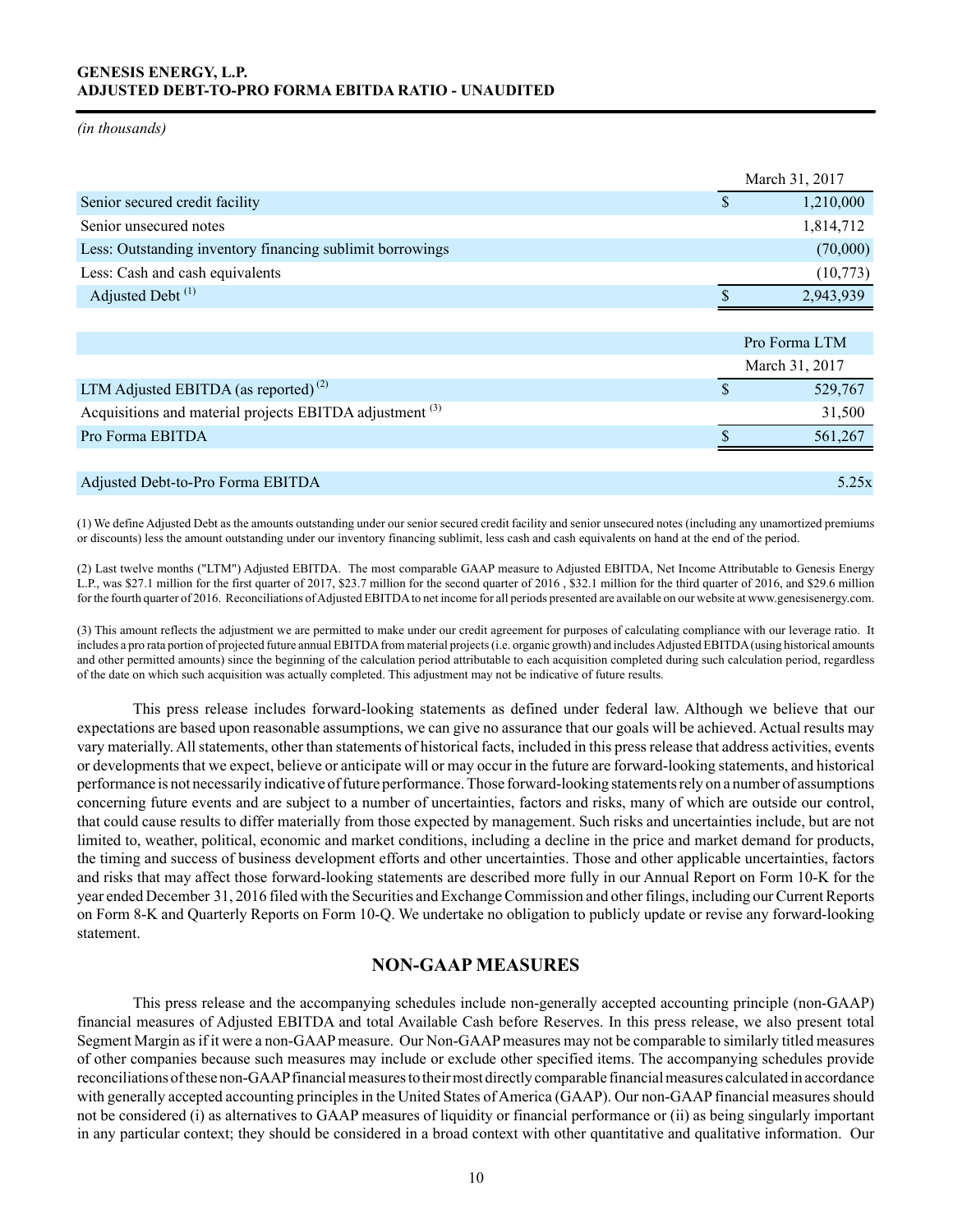Available Cash before Reserves, Adjusted EBITDA and total Segment Margin measures are just three of the relevant data points considered from time to time.

When evaluating our performance and making decisions regarding our future direction and actions (including making discretionary payments, such as quarterly distributions) our board of directors and management team has access to a wide range of historical and forecasted qualitative and quantitative information, such as our financial statements; operational information; various non-GAAP measures; internal forecasts; credit metrics; analyst opinions; performance, liquidity and similar measures; income; cash flow; and expectations for us, and certain information regarding some of our peers. Additionally, our board of directors and management team analyze, and place different weight on, various factors from time to time. We believe that investors benefit from having access to the same financial measures being utilized by management, lenders, analysts and other market participants. We attempt to provide adequate information to allow each individual investor and other external user to reach her/ his own conclusions regarding our actions without providing so much information as to overwhelm or confuse such investor or other external user.

### **AVAILABLE CASH BEFORE RESERVES**

### *Purposes, Uses and Definition*

Available Cash before Reserves, also referred to as distributable cash flow, is a quantitative standard used throughout the investment community with respect to publicly traded partnerships and is commonly used as a supplemental financial measure by management and by external users of financial statements such as investors, commercial banks, research analysts and rating agencies, to aid in assessing, among other things:

- (1) the financial performance of our assets;
- (2) our operating performance;
- (3) the viability of potential projects, including our cash and overall return on alternative capital investments as compared to those of other companies in the midstream energy industry;
- (4) the ability of our assets to generate cash sufficient to satisfy certain non-discretionary cash requirements, including interest payments and certain maintenance capital requirements; and
- (5) our ability to make certain discretionary payments, such as distributions on our units, growth capital expenditures, certain maintenance capital expenditures and early payments of indebtedness.

We define Available Cash before Reserves as net income as adjusted for specific items, the most significant of which are the addition of certain non-cash gains or charges (such as depreciation and amortization), the substitution of distributable cash generated by our equity investees in lieu of our equity income attributable to our equity investees (includes distributions attributable to the quarter and received during or promptly following such quarter), the elimination of gains and losses on asset sales (except those from the sale of surplus assets), unrealized gains and losses on derivative transactions not designated as hedges for accounting purposes, the elimination of expenses related to acquiring or constructing assets that provide new sources of cash flows and the subtraction of maintenance capital utilized, which is described in detail below.

#### *Disclosure Format Relating to Maintenance Capital*

We use a modified format relating to maintenance capital requirements because our maintenance capital expenditures vary materially in nature (discretionary vs. non-discretionary), timing and amount from time to time. We believe that, without such modified disclosure, such changes in our maintenance capital expenditures could be confusing and potentially misleading to users of our financial information, particularly in the context of the nature and purposes of our Available Cash before Reserves measure. Our modified disclosure format provides those users with information in the form of our maintenance capital utilized measure (which we deduct to arrive at Available Cash before Reserves). Our maintenance capital utilized measure constitutes a proxy for non-discretionary maintenance capital expenditures and it takes into consideration the relationship among maintenance capital expenditures, operating expenses and depreciation from period to period.

### *Maintenance Capital Requirements*

#### **Maintenance Capital Expenditures**

Maintenance capital expenditures are capitalized costs that are necessary to maintain the service capability of our existing assets, including the replacement of any system component or equipment which is worn out or obsolete. Maintenance capital expenditures can be discretionary or non-discretionary, depending on the facts and circumstances.

Initially, substantially all of our maintenance capital expenditures were (a) related to our pipeline assets and similar infrastructure, (b) non-discretionary in nature and (c) immaterial in amount as compared to our Available Cash before Reserves measure. Those historical expenditures were non-discretionary (or mandatory) in nature because we had very little (if any) discretion as to whether or when we incurred them. We had to incur them in order to continue to operate the related pipelines in a safe and reliable manner and consistently with past practices. If we had not made those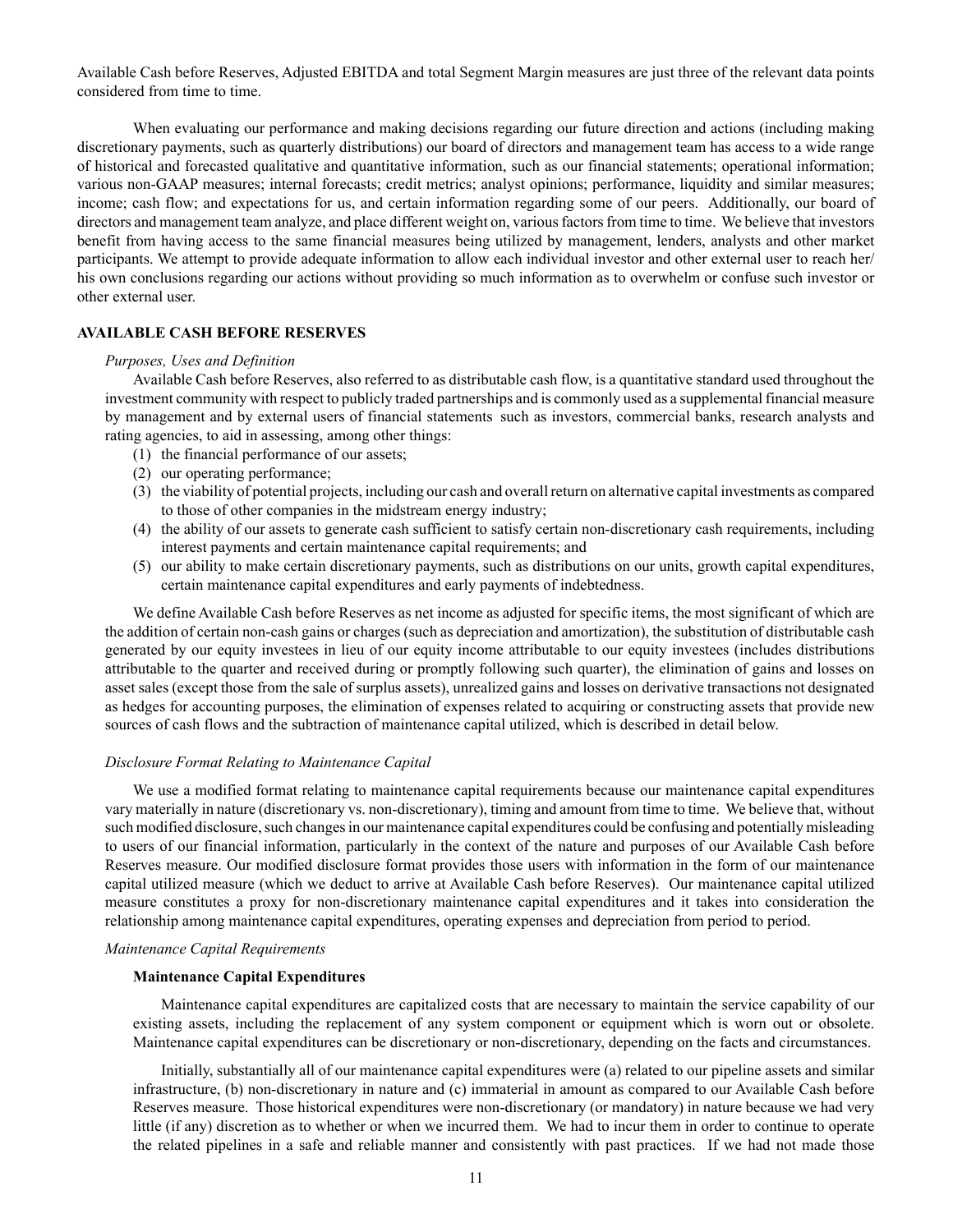expenditures, we would not have been able to continue to operate all or portions of those pipelines, which would not have been economically feasible. An example of a non-discretionary (or mandatory) maintenance capital expenditure would be replacing a segment of an old pipeline because one can no longer operate that pipeline safely, legally and/or economically in the absence of such replacement.

As we exist today, a substantial amount of our maintenance capital expenditures from time to time will be (a) related to our assets other than pipelines, such as our marine vessels, trucks and similar assets, (b) discretionary in nature and (c) potentially material in amount as compared to our Available Cash before Reserves measure. Those expenditures will be discretionary (or non-mandatory) in nature because we will have significant discretion as to whether or when we incur them. We will not be forced to incur them in order to continue to operate the related assets in a safe and reliable manner. If we chose not make those expenditures, we would be able to continue to operate those assets economically, although in lieu of maintenance capital expenditures, we would incur increased operating expenses, including maintenance expenses. An example of a discretionary (or non-mandatory) maintenance capital expenditure would be replacing an older marine vessel with a new marine vessel with substantially similar specifications, even though one could continue to economically operate the older vessel in spite of its increasing maintenance and other operating expenses.

In summary, as we continue to expand certain non-pipeline portions of our business, we are experiencing changes in the nature (discretionary vs. non-discretionary), timing and amount of our maintenance capital expenditures that merit a more detailed review and analysis than was required historically. Management's recently increasing ability to determine if and when to incur certain maintenance capital expenditures is relevant to the manner in which we analyze aspects of our business relating to discretionary and non-discretionary expenditures. We believe it would be inappropriate to derive our Available Cash before Reserves measure by deducting discretionary maintenance capital expenditures, which we believe are similar in nature in this context to certain other discretionary expenditures, such as growth capital expenditures, distributions/dividends and equity buybacks. Unfortunately, not all maintenance capital expenditures are clearly discretionary or non-discretionary in nature. Therefore, we developed a measure, maintenance capital utilized, that we believe is more useful in the determination of Available Cash before Reserves. Our maintenance capital utilized measure, which is described in more detail below, constitutes a proxy for non-discretionary maintenance capital expenditures and it takes into consideration the relationship among maintenance capital expenditures, operating expenses and depreciation from period to period.

### **Maintenance Capital Utilized**

We believe our maintenance capital utilized measure is the most useful quarterly maintenance capital requirements measure to use to derive our Available Cash before Reserves measure. We define our maintenance capital utilized measure as that portion of the amount of previously incurred maintenance capital expenditures that we utilize during the relevant quarter, which would be equal to the sum of the maintenance capital expenditures we have incurred for each project/ component in prior quarters allocated ratably over the useful lives of those projects/components.

Because we did not initially use our maintenance capital utilized measure, our future maintenance capital utilized calculations will reflect the utilization of solely those maintenance capital expenditures incurred since December 31, 2013.

### **ADJUSTED EBITDA**

#### *Purposes, Uses and Definition*

Adjusted EBITDA is commonly used as a supplemental financial measure by management and by external users of financial statements such as investors, commercial banks, research analysts and rating agencies, to aid in assessing, among other things:

- (1) the financial performance of our assets without regard to financing methods, capital structures or historical cost basis;
- (2) our operating performance as compared to those of other companies in the midstream energy industry, without regard to financing and capital structure;
- (3) the viability of potential projects, including our cash and overall return on alternative capital investments as compared to those of other companies in the midstream energy industry;
- (4) the ability of our assets to generate cash sufficient to satisfy certain non-discretionary cash requirements, including interest payments and certain maintenance capital requirements; and
- (5) our ability to make certain discretionary payments, such as distributions on our units, growth capital expenditures, certain maintenance capital expenditures and early payments of indebtedness.

We define Adjusted EBITDA ("Adjusted EBITDA") as net income or loss plus net interest expense, income taxes, noncash gains and charges (other than certain non-cash equity based compensation expense), depreciation and amortization plus other specific items, the most significant of which are the addition of cash received from direct financing leases not included in income, expenses related to acquiring assets that provide new sources of cash flow and the effects of available cash generated